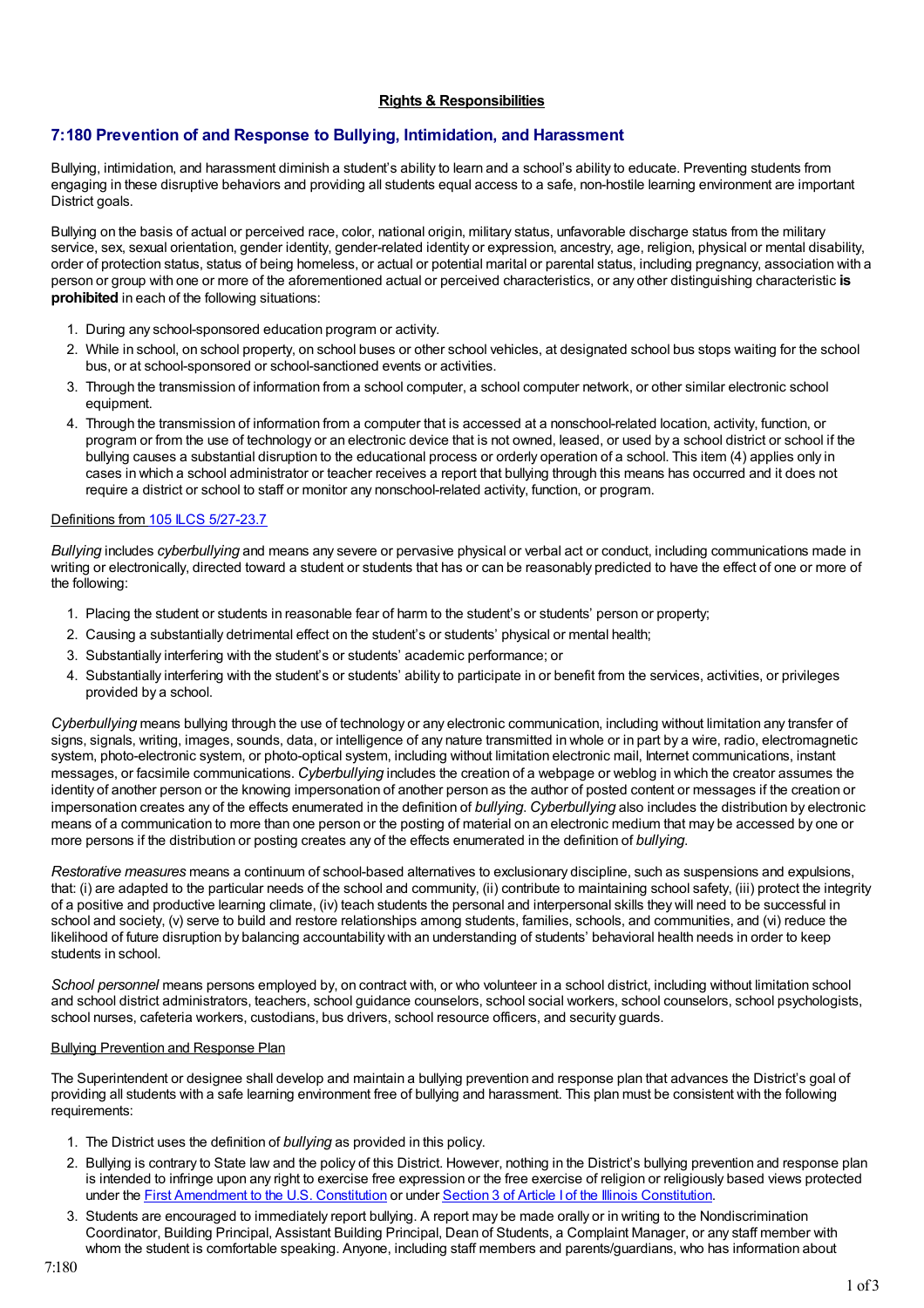actual or threatened bullying is encouraged to report it to the District named officials or any staff member. The District named officials and all staff members are available for help with a bully or to make a report about bullying. Anonymous reports are also accepted.

#### **Nondiscrimination Coordinator:**

Kendra Asbury Hononegah CHSD 207 307 Salem Street,

Rockton, IL 61072

[kasbur@hononegah.org](mailto:kasbur@hononegah.org)

815.624.5014

#### **Complaint Managers:**

| Chad Dougherty                         | Kathy Eckmann                          |
|----------------------------------------|----------------------------------------|
| Hononegah CHSD 207                     | Hononegah CHSD 207                     |
| 307 Salem Street,<br>Rockton, IL 61072 | 307 Salem Street,<br>Rockton, IL 61072 |
| cdough@hononegah.org                   | keckma@hononegah.org                   |
| 815.624.5008                           | 815.624.5058                           |

- 4. Consistent with federal and State laws and rules governing student privacy rights, the Superintendent or designee shall promptly inform parent(s)/guardian(s) of all students involved in an alleged incident of bullying and discuss, as appropriate, the availability of social work services, counseling, school psychological services, other interventions, and restorative measures.
- 5. The Superintendent or designee shall promptly investigate and address reports of bullying, by, among other things:
	- a. Making all reasonable efforts to complete the investigation within 10 school days after the date the report of the incident of bullying was received and taking into consideration additional relevant information received during the course of the investigation about the reported incident of bullying.
	- b. Involving appropriate school support personnel and other staff persons with knowledge, experience, and training on bullying prevention, as deemed appropriate, in the investigation process.
	- c. Notifying the Building Principal or school administrator or designee of the report of the incident of bullying as soon as possible after the report is received.
	- d. Consistent with federal and State laws and rules governing student privacy rights, providing parents and guardians of the students who are parties to the investigation information about the investigation and an opportunity to meet with the principal or school administrator or his or her designee to discuss the investigation, the findings of the investigation, and the actions taken to address the reported incident of bullying.

The Superintendent or designee shall investigate whether a reported act of bullying is within the permissible scope of the District's jurisdiction and shall require that the District provide the victim with information regarding services that are available within the District and community, such as counseling, support services, and other programs.

- 6. The Superintendent or designee shall use interventions to address bullying, which may include, but are not limited to, school social work services, restorative measures, social-emotional skill building, counseling, school psychological services, and communitybased services.
- 7. A reprisal or retaliation against any person who reports an act of bullying **is prohibited**. A student's act of reprisal or retaliation will be treated as *bullying* for purposes of determining any consequences or other appropriate remedial actions.
- 8. A student will not be punished for reporting bullying or supplying information, even if the District's investigation concludes that no bullying occurred. However, knowingly making a false accusation or providing knowingly false information will be treated as *bullying* for purposes of determining any consequences or other appropriate remedial actions.
- 9. The District's bullying prevention and response plan must be based on the engagement of a range of school stakeholders, including students and parents/guardians.
- 10. The Superintendent or designee shall post this policy on the District's website, if any, and include it in the student handbook, and, where applicable, post it where other policies, rules, and standards of conduct are currently posted. The policy must be distributed annually to parents/guardians, students, and school personnel (including new employees when hired), and must also be provided periodically throughout the school year to students and faculty.
- 11. The Superintendent or designee shall assist the Board with its evaluation and assessment of this policy's outcomes and effectiveness. This process shall include, without limitation:
	- a. The frequency of victimization;
	- b. Student, staff, and family observations of safety at a school;
	- c. Identification of areas of a school where bullying occurs;
	- d. The types of bullying utilized; and